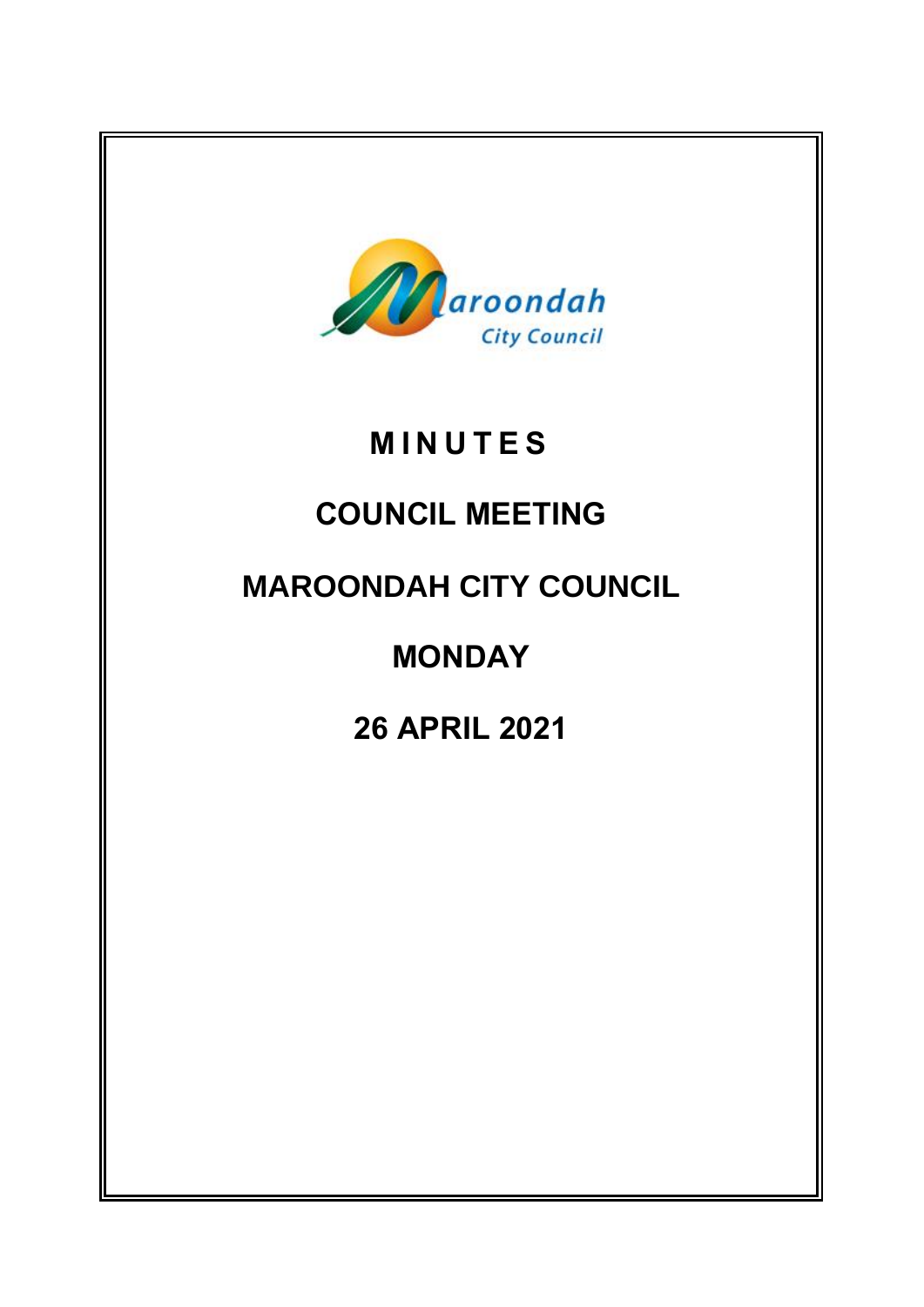Minutes of the Council Meeting held in the Council Chamber, Realm, on Monday 26 April 2021 at 7:30pm.

#### **PRESENT**

| Cr Kylie Spears (Mayor) | Wombolano                                       |
|-------------------------|-------------------------------------------------|
| Cr Marijke Graham       | Barngeong                                       |
| Cr Tony Dib, OAM JP     | <b>Bungalook</b>                                |
| Cr Mike Symon           | Jubilee                                         |
| Cr Suzy Stojanovic      | <b>McAlpin</b>                                  |
| Cr Paul Macdonald       | Tarralla                                        |
| Cr Tasa Damante         | Wicklow                                         |
| Cr Rob Steane           | Yarrunga                                        |
| Steve Kozlowski         | <b>Chief Executive Officer</b>                  |
| Marianne Di Giallonardo | <b>Director Corporate Services</b>              |
| <b>Grant Meyer</b>      | <b>Acting Director Strategy &amp; Community</b> |
| Adam Todorov            | Director Operations, Assets & Leisure           |
| <b>Andrew Fuaux</b>     | Director Development & Amenity                  |
| Chloe Messerle          | Governance Officer                              |
|                         |                                                 |

The Chief Executive Officer read the following Statement of Recording -

*"Ladies & Gentlemen - Please note that this meeting is being recorded and streamed live on the internet. All care is taken to maintain your privacy; however, as a visitor in the public gallery, your presence may be recorded."*

The prayer was read by Rev Scott Hawkins, Urban Life.

The Acknowledgement of Country was read by the Mayor.

The Mayor welcomed members of the Public Gallery back into the Council Chamber, the first time the Gallery had been opened since Council moved to Realm and Covid-19 restrictions had been lifted.

The Mayor, on behalf of Council, expressed her condolences in regards to the recent passing of Prince Phillip, Duke of Edinburgh and advised that Council had flown their flags at half mast on Saturday 17 April 2021.

The Mayor also paid tribute to ANZAC Day; which is held on Sunday 26 April 2021 by holding a minutes silence to remember the fallen. *"Lest We Forget"*

# **APOLOGIES**

Cr Nora Lamont (Deputy Mayor) Wonga

Cr Lamont had requested a Leave of Absence at the 22 March 2021 Council Meeting.

# **DECLARATION OF INTERESTS**

Nil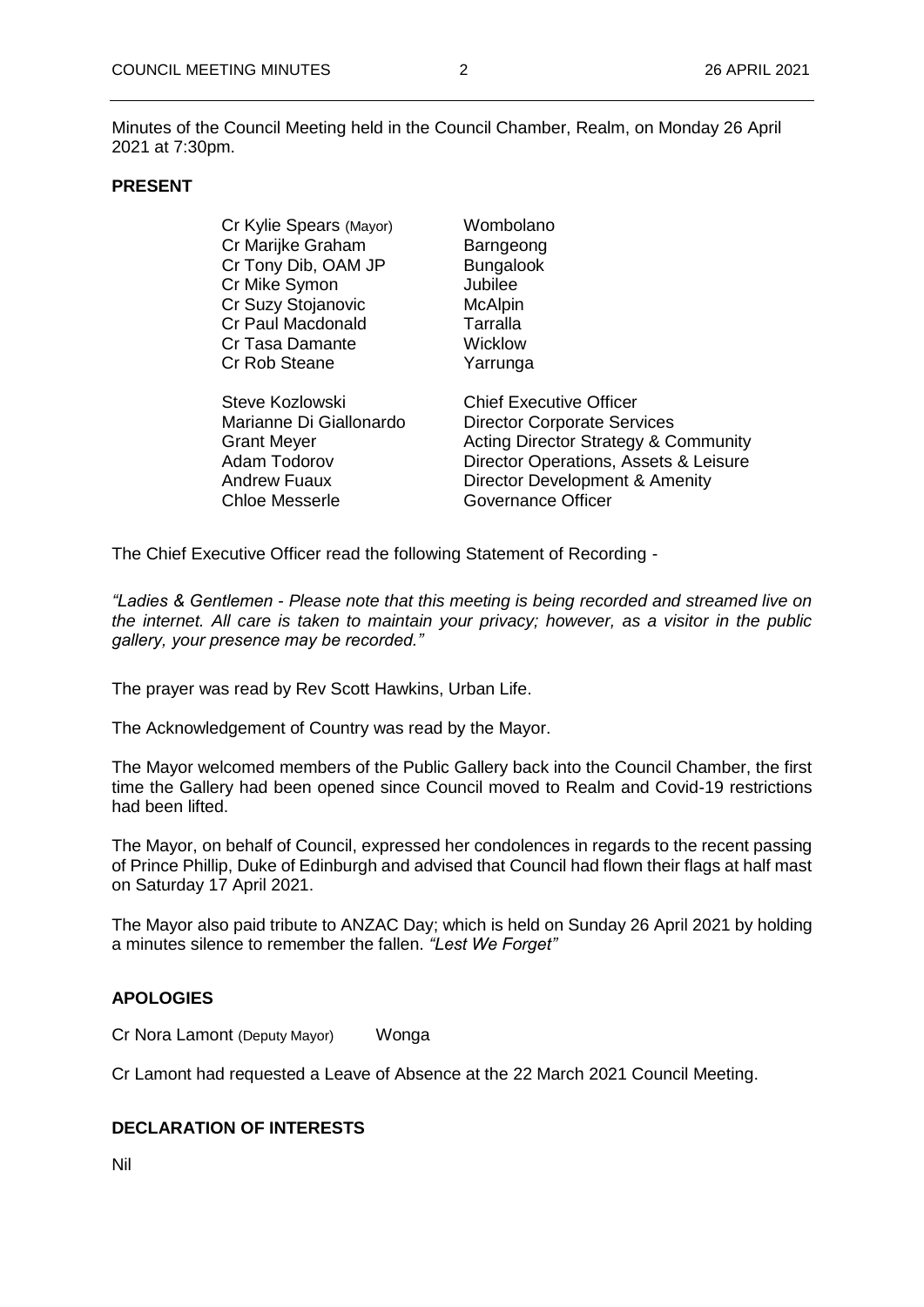### **CONFIRMATION OF MINUTES**

MOVED CR DIB, SECONDED CR DAMANTE

# **THAT THE MINUTES OF THE ORDINARY COUNCIL MEETING HELD ON MONDAY, 22 MARCH 2021 BE CONFIRMED**

**CARRIED**

#### **PUBLIC QUESTION TIME**

Question: Resident

*"Given COVID and the need to run Council as a business, why are our rates always increasing (based on increasing land valuations, further subdivisions, yet no reduction in rate per unit of land) yet the overall budget of Council is not being reduced by say a 10% year on year due to performance improvements and still deliver the same value to landowners?"*

#### Response: Director Corporate Services

*"The level of Council rate increases are strictly controlled by the Minister for Local Government by virtue of the rate cap that is imposed on all Victorian Councils. Maroondah complies fully with that restriction. Increasing valuations does not mean an increase in the quantum of rates a Council is allowed to raise, all the valuation does is to equitably distribute the rates on individual ratepayers. As indicated in your question COVID has placed a heavy financial burden on Council just as it has done on other institutions across Australia."*

# **OFFICERS' REPORTS**

## **DIRECTOR CORPORATE SERVICES**

| ATTENDANCE REPORT                      | ITEM 1 |
|----------------------------------------|--------|
| MOVED CR STEANE, SECONDED CR MACDONALD | 35/21  |

# **THAT COUNCIL RECEIVES AND NOTES THE REPORTS AS PRESENTED BY COUNCILLORS**

#### **CARRIED**

Councillors who spoke to their reports - Cr Spears, Graham, Dib, Symon Stojanovic, Macdonald, Damante and Steane

Cr Spears (Mayor)

- 23/03 Eastern Regional Group (ERG) of Council Virtual Pre-Meeting
- 25/03 Maroondah Disability Advisory Committee (MDAC) Meeting
- 25/03 Australian Local Government Women's Association (ALGA) Mayors Virtual Forum
- 26/03 Eastern Regional Group Meeting
- 26/03 Department of Jobs, Precincts and Regions Implementation Matters Webinar for CEO's, Mayors and Councillors
- 30/03 Mayoral COVID Virtual Meeting with the Hon Shaun Leane MP, Minister for Local Government
- 30/03 Maroondah Business Advisory Committee (MBAC) Meeting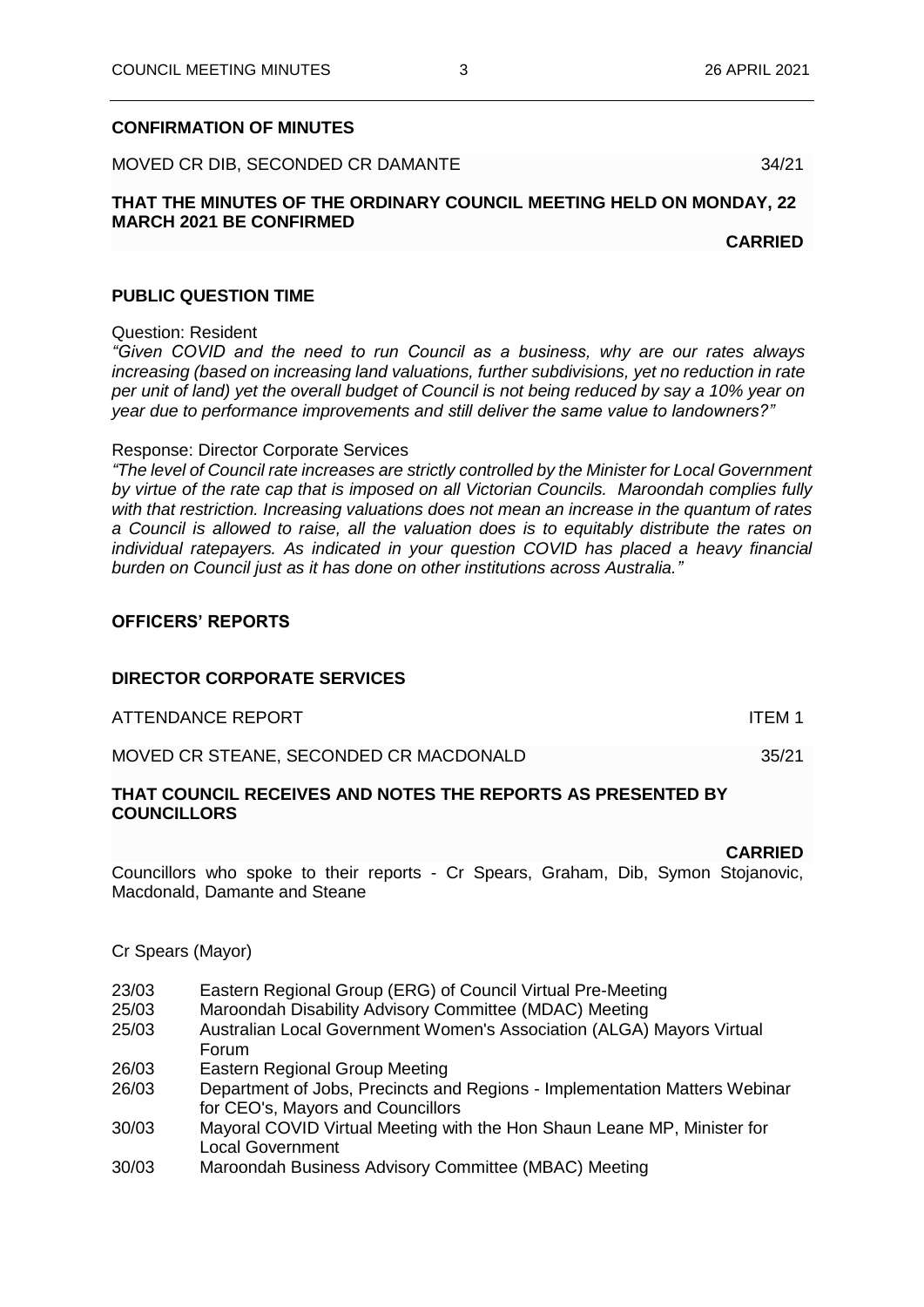- 30/03 Meeting with Mr Michael Phillips, Principal, Ringwood Secondary College
- 31/03 Eastern Regional Libraries (ERL) Board Planning Day
- 01/04 Opening of Heathmont College Gym & Hope Centre
- 01/04 Mayoral Easter Message Video Filming for Maroondah News
- 09/04 Community Consultation proposed Heathmont Carpark
- 08/04 Meeting with Aunty Irene Poetry Windows at Realm ArtSpace
- 12/04 U3A Croydon Meeting at Realm
- 13/04 Your library & Eastern Domestic Violence Outreach Service (EDVOS) book launch with Ms Jayneen Sanders
- 13/04 Mayoral Video Filming for Maroondah News
- 13/04 Eastern Regions Council premeeting with Chair & Deputy Chair
- 13/04 Maroondah Business Group Meeting
- 15/04 Meeting with Melbourne Highland Games
- 15/04 Meeting with resident in Croydon
- 16/04 Launch of 2019/2020 Arts and Cultural Grant Recipient Projects
- 16/04 Community Consultation proposed Heathmont Carpark
- 17/04 Rotary 100 years Celebration walk around Ringwood Lake
- 18/04 Croydon RSL Sub-Branch Inc. Annual ANZAC Sunday Service
- 18/04 Ringwood RSL ANZAC March
- 20/04 Meeting with Mr Jackson Taylor MP, State Member for Bayswater
- 20/04 Community Consultation proposed Heathmont Carpark
- 21/04 Ringwood Clocktower Probus Club Meeting at Dorset Gardens
- 21/04 Maroondah Youth Awards
- 22/04 Gender Equality Advisory Virtual Committee Meeting
- 23/04 Meeting with The Hon. Michael Sukkar MP, Federal Member for Deakin at Realm
- 23/04 Eastern Regional Group Meeting
- 23/04 Meeting with Registered Charity Different Journeys
- 23/04 Heathmont Football Club ANZAC Round game against Ringwood
- 24/04 Community Consultation proposed Heathmont Carpark
- 25/04 Ringwood RSL Anzac Day Dawn Service
- Cr Lamont (Deputy Mayor)
- 26/03 Eastern Regional Group Meeting
- 26/03 Councillor Video Filming
- 26/03 Maroondah Night Run
- Eastland Maternal Child Health Centre (MCHC) Site Visit
- 28/03 Queen Scout Award Presentation at Heathmont Scout Hall
- 28/03 Maroondah Interfaith Network Harmony Day Function at Club Kilsyth
- 13/04 Planning Consultation Meeting 33 Wonga Road, Ringwood North at Realm
- 14/04 Sod turning visits with the Hon Ros Spence MP, Minister for Community Sport
- 19/04 Maroondah Access, Inclusion and Equity Advisory Committee Virtual Meeting
- 21/04 Your Council and Climate Change: Understanding the risks and learning to adapt Professional Development for Councillors
- Cr Graham
- 24/03 Eastern Health Online Launch of Engaging Men: Reducing Resistance and Building Support
- 26/03 Councillor Video Filming
- 01/04 Opening of Heathmont College Gym & Hope Centre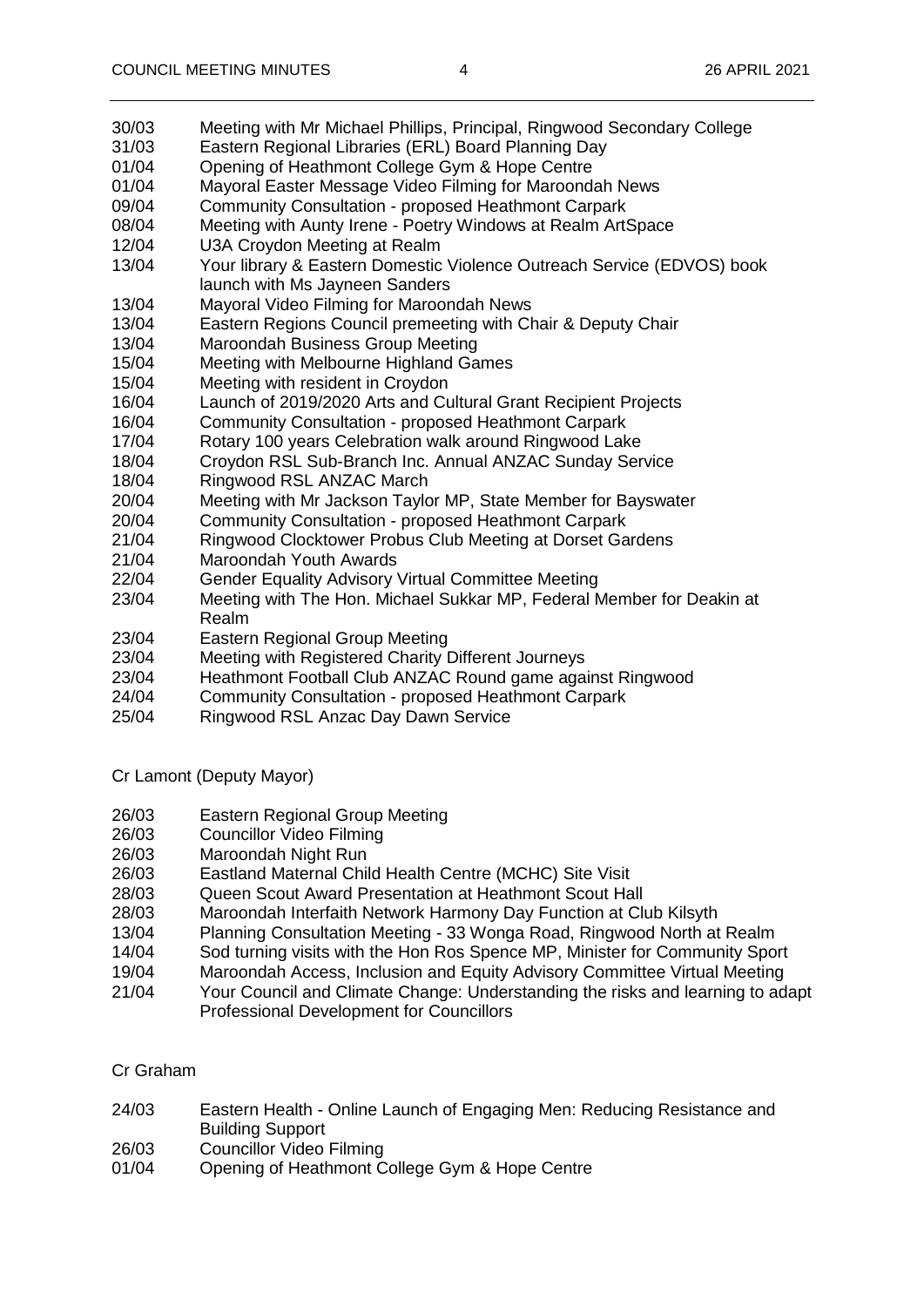- 07/04 Communities of Wellbeing Steering Committee Meeting
- 13/04 Maroondah Business Group Meeting
- 16/04 Launch of 2019/2020 Arts and Cultural Grant Recipient Projects
- 19/04 Maroondah Access, Inclusion and Equity Advisory Committee Virtual Meeting
- 21/04 Municipal Association of Victoria (MAV) Councillor Development Program Understanding Council Finances Workshop
- 21/04 Maroondah Youth Awards
- 22/04 Eastern Transport Coalition (ETC) Meeting
- 23/04 MAV Smart Urban Futures Conference
- 26/04 Meeting with Maroondah Voice<br>24/03 New Councillor introductions 0
- New Councillor introductions Communities of Wellbeing Steering Committee
- 26/03 Eastland Maternal Child Health Centre (MCHC) Site Visit
- 29/03 Meeting with Croydon North Cricket Club and Croydon North MLOC Football Club
- 01/04 Eastern FM Broadcast
- 14/04 Sod turning visits with the Hon Ros Spence MP, Minister for Community Sport
- 17/04 Rotary 100 years Celebration walk around Ringwood Lake
- 21/04 Your Council and Climate Change: Understanding the risks and learning to adapt Professional Development for Councillors

# Cr Dib OAM JP

- 25/03 Maroondah Disability Advisory Committee (MDAC) Meeting
- 26/03 Eastland Maternal Child Health Centre (MCHC) Site Visit
- 14/04 Sod turning visits with the Hon Ros Spence MP, Minister for Community Sport
- 18/04 Croydon RSL Sub-Branch Inc. Annual ANZAC Sunday Service
- 20/04 Maroondah Community Health and Wellbeing Committee Meeting
- 21/04 Your Council and Climate Change: Understanding the risks and learning to adapt Professional Development for Councillors
- 21/04 Maroondah Youth Awards
- 23/04 Heathmont Football Club ANZAC Round game against Ringwood

# Cr Symon

- 24/03 Committee for Economic Development of Australia (CEDA) Forum Jobs and Opportunities in a Climate Positive Future
- 25/03 Meeting with Heathmont Community Action Group President and Secretary
- 26/03 Department of Jobs, Precincts and Regions Implementation Matters Webinar for CEO's, Mayors and Councillors
- 26/03 Councillor Video Filming
- 26/03 Maroondah Night Run
- 26/03 Eastland Maternal Child Health Centre (MCHC) Site Visit
- 27/03 Ringwood Cricket Club President's Function
- 28/03 St Andrews Cricket Club Juniors Presentation Day
- 29/03 Councillor Video Filming
- 29/03 Moray & Agnew Lawyers Virtual Responding to Allegations
- 01/04 Opening of Heathmont College Gym & Hope Centre
- 11/04 Australian Institute of Company Directors (AICD) Webinar Cybersecurity **Strategy**
- 11/04 AICD Webinar Worley Decision & the Class Action Landscape<br>11/04 AICD Webinar Understanding Directors & Officers Insurance
- AICD Webinar Understanding Directors & Officers Insurance
- 12/04 AICD Webinar Boardroom Behaviours Part 1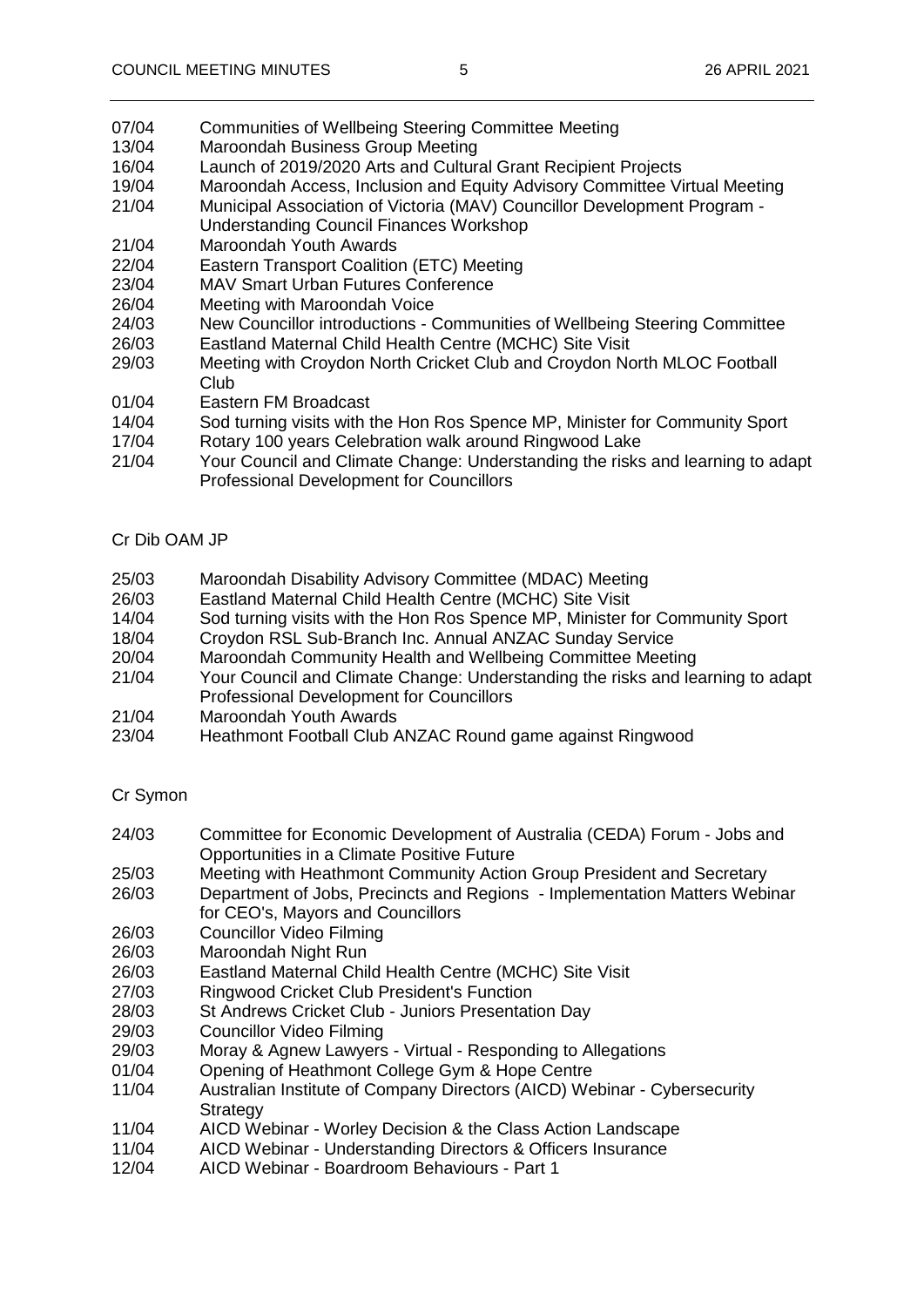- 12/04 AICD Webinar Governing Company Culture
- 15/04 Metropolitan Local Government Waste Forum Waste and Resource Recovery Essentials for Councillors Virtual Session
- 21/04 Local Government Working Group on Gambling April Virtual Meeting
- 22/04 Your Council and Climate Change: Understanding the risks and learning to adapt Professional Development for Councillors (online session)

# Cr Stojanovic

- 24/03 Councillor Video Filming
- 26/03 Councillor Video Filming
- 26/03 Eastern Alliance for Greenhouse Action Induction Meeting
- 26/03 Eastland Maternal Child Health Centre (MCHC) Site Visit
- 26/03 Maroondah Night Run
- 19/04 Maroondah Access, Inclusion and Equity Advisory Committee Virtual Meeting
- 20/04 Maroondah Community Health and Wellbeing Committee Meeting
- 23/04 Heathmont Football Club ANZAC Round game against Ringwood
- 24/04 Maroondah Environmental Volunteers Forum at Federation Estate
- 25/04 Croydon RSL Dawn Service
- 25/04 Rama Navami: Celebrating the birth of Sri Rama (Reading from the excerpts of a lecture) at Vedanta Centre
- 15/04 Croydon Conservation Society Meeting
- 28/04 Eastfield Fun Run/ Walk/ Bike on Taralla Creek Trail
- 17/04 Rotary 100 Year Anniversary alk around Ringwood Lake
- 24/04 Heathmont Carpark Community Consultation

# Cr Macdonald

- 24/03 Victorian Local Government Association Councillor Induction Session
- 26/03 Councillor Video Filming
- 26/03 Maroondah Night Run
- 26/03 Eastland Maternal Child Health Centre (MCHC) Site Visit
- 07/04 Communities of Wellbeing Steering Committee Meeting
- 18/04 Croydon RSL Sub-Branch Inc. Annual ANZAC Sunday Service
- 19/04 Site visit in Heathmont
- 21/04 Maroondah Youth Awards
- 23/04 Heathmont Football Club ANZAC Round game against Ringwood
- 25/04 Croydon RSL Dawn Service

# Cr Damante

- 23/03 Annual General Meeting for Croydon Main Street Traders Association (CMSTA)
- 24/03 Councillor Video Filming
- 26/03 Councillor Video Filming
- 26/03 Eastland Maternal Child Health Centre (MCHC) Site Visit
- 26/03 Arrabri Community House Occasional Child Care Open Night
- 28/03 The Church's Feast Day and the 200th Anniversary of the Greek National Day **Celebrations**
- 31/03 Eastern Regional Libraries Board Planning Day<br>12/04 U3A Croydon Meeting at Realm
- U3A Croydon Meeting at Realm
- 16/04 Launch of 2019/2020 Arts and Cultural Grant Recipient Projects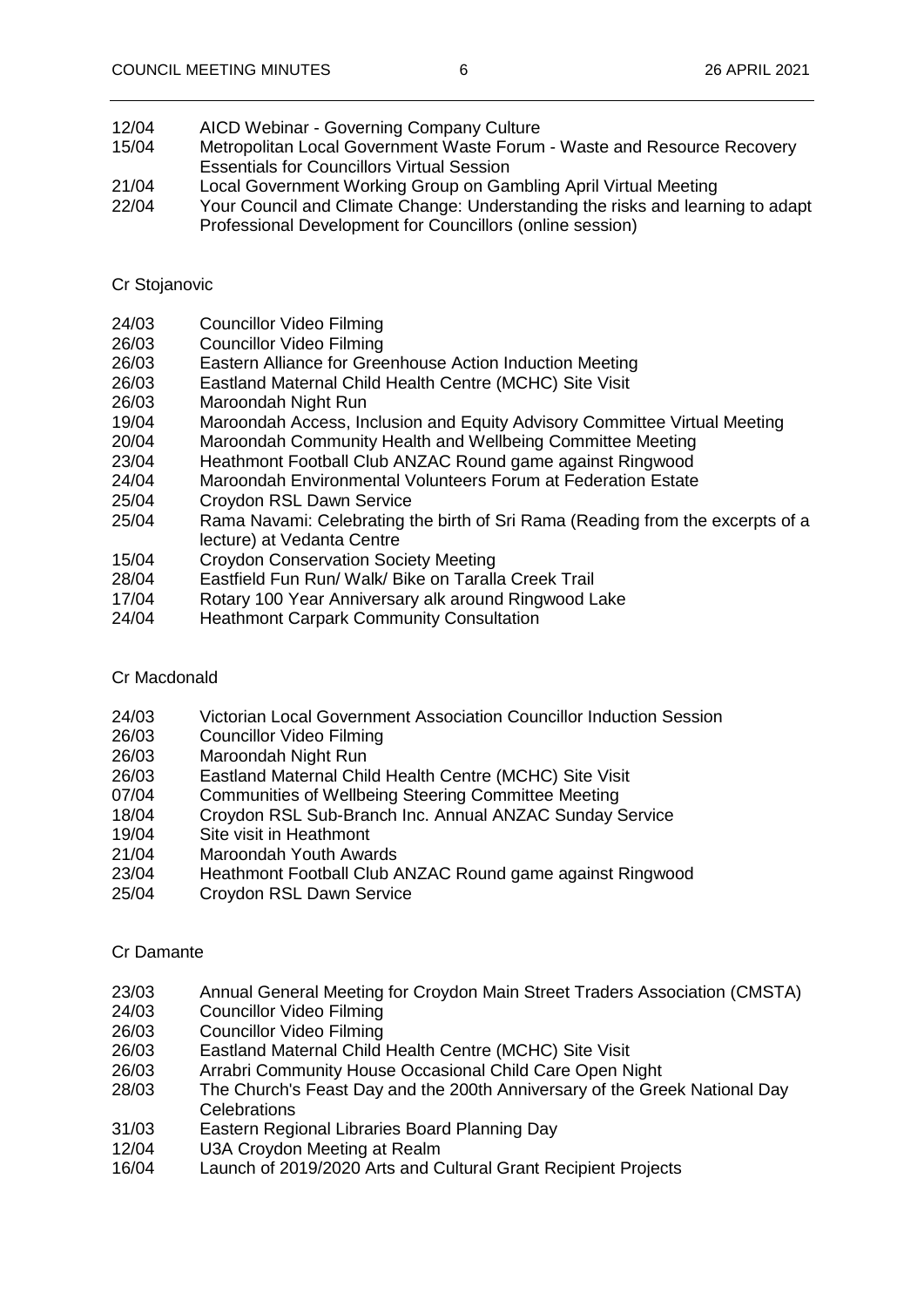**CARRIED**

| 18/04<br>20/04 | Screening - Honouring George Devine Trelaord at Pontiaki Estia Melbourne<br>Maroondah Community Health and Wellbeing Committee Meeting |
|----------------|----------------------------------------------------------------------------------------------------------------------------------------|
| 23/04          | Come and Try Walking Sports for Seniors at Maroondah Nets                                                                              |
| 25/04          | Croydon RSL Dawn Service                                                                                                               |
|                |                                                                                                                                        |

## Cr Steane

| 24/03 | <b>METEC Board Meeting</b>              |
|-------|-----------------------------------------|
| 25/03 | Maroondah Disability Advisory Committee |
| 25/03 | Councillor Video Filmina                |

- 25/03 Councillor Video Filming<br>26/03 Eastland Maternal Child Eastland Maternal Child Health Centre (MCHC) Site Visit
- 30/03 Maroondah Business Advisory Committee Meeting
- 13/04 Maroondah Business Group Meeting
- 14/04 Sod turning visits with the Hon Ros Spence MP, Minister for Community Sport

**Meeting** 

- 15/04 Yarrunga Community Centre Annual General Meeting
- 21/04 Maroondah Youth Awards
- 24/04 Melbourne International Comedy Festival Roadshow at Karralyka
- 25/04 Croydon RSL Dawn Service

*Cr Steane tabled the Yarrunga Community Centre Annual Report 2020.*

| REPORTS OF COUNCILLOR BRIEFINGS         | ITEM <sub>2</sub> |
|-----------------------------------------|-------------------|
| MOVED CR STOJANOVIC, SECONDED CR GRAHAM | 36/21             |

### **THAT COUNCIL RECEIVES AND NOTES THE PUBLIC RECORD OF THE FOLLOWING COUNCILLOR BRIEFINGS HELD ON THE 22 MARCH 2021 AND 12 APRIL 2021**

|                                                                                                                    | <b>CARRIED</b> |
|--------------------------------------------------------------------------------------------------------------------|----------------|
| <b>COUNCILLOR REPRESENTATION REPORTS</b>                                                                           | ITEM 3         |
| MOVED CR GRAHAM, SECONDED CR DIB                                                                                   | 37/21          |
| THAT COUNCIL RECEIVES AND NOTES MINUTES OF THE EASTERN TRANSPORT<br><b>COALITION MEETING HELD ON 18 MARCH 2021</b> |                |

Councillors who spoke to the motion - Cr Graham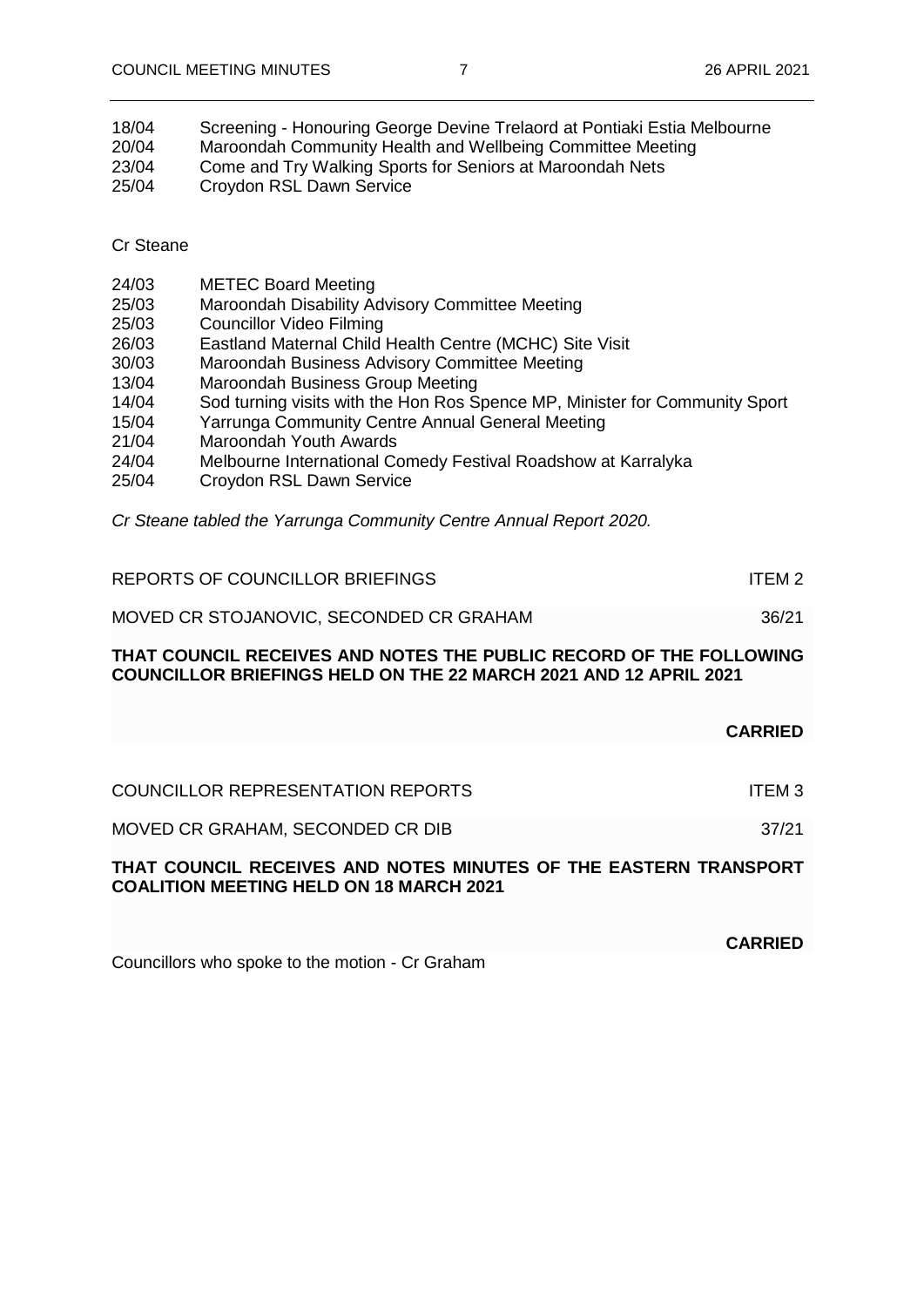| PROPOSED LOCAL LAW NO. 15 - COMMON SEAL AND CONDUCT |        |
|-----------------------------------------------------|--------|
| AT MEETINGS                                         | ITFM 4 |

MOVED CR MACDONALD, SECONDED CR SYMON 38/21

**THAT COUNCIL, IN THE EXERCISE OF THE POWERS CONFERRED BY DIVISION 3 OF THE LOCAL GOVERNMENT ACT 2020 AND SECTION 14(2C) OF THE LOCAL GOVERNMENT ACT 2020:**

- **1. GIVES PUBLIC NOTICE OF ITS INTENTION TO MAKE LOCAL LAW NO. 15 - COMMON SEAL AND CONDUCT AT MEETINGS, IN ACCORDANCE WITH SECTION 73(3) OF THE LOCAL GOVERNMENT ACT 2020 -** *(REFER ATTACHMENT 1 TO THIS REPORT)*
- **2. INVITES WRITTEN SUBMISSIONS IN RELATION TO THE PROPOSED LOCAL LAW IN ACCORDANCE WITH SECTION 55 OF THE LOCAL GOVERNMENT ACT 2020**
- **3. ENDORSES THE LOCAL LAW COMMUNITY IMPACT STATEMENT TO ACCOMPANY PROPOSED LOCAL LAW NO. 15 FOR THE PURPOSES OF COMMUNITY CONSULTATION -** *(REFER ATTACHMENT 2 TO THIS REPORT)*
- **4. WITHDRAW THE COUNCIL MEETING POLICY 2019 AS IT HAS NOW BEEN SUPERSEDED BY THE GOVERNANCE RULES AND THIS NEWLY PROPOSED LOCAL LAW 15**

COUNCILLOR GIFT POLICY **ITEM 5** 

MOVED CR STOJANOVIC, SECONDED CR DAMANTE 39/21

**THAT COUNCIL ADOPTS THE 2021 COUNCILLOR GIFT POLICY, PURSUANT TO SECTION 138 OF THE LOCAL GOVERNMENT ACT 2020**

#### **CARRIED**

COUNCILLOR INDUCTION PROGRAM 2020/21 ITEM 6

MOVED CR DIB, SECONDED CR STOJANOVIC 40/21

**THAT COUNCIL NOTES THE COMPLETION OF THE COUNCILLOR INDUCTION PROGRAM 2020/21 AS OUTLINED WITHIN THIS REPORT PURSUANT TO SECTION 32 OF THE LOCAL GOVERNMENT ACT 2020 AND THE LOCAL GOVERNMENT (GOVERNANCE & INTEGRITY) REGULATIONS 2020, TO MEET THE LEGISLATED TIMEFRAME**

**CARRIED**

**CARRIED**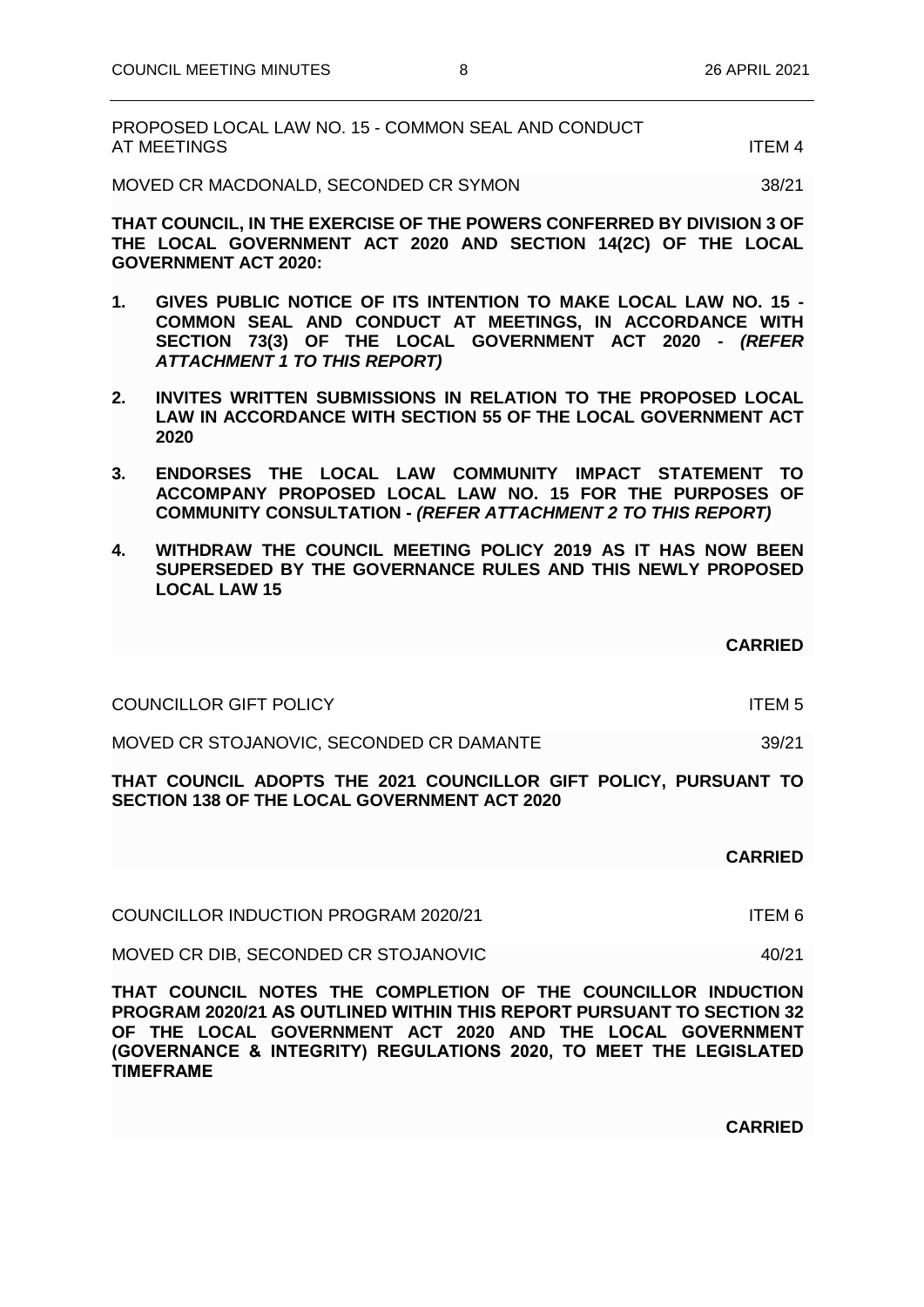| COUNCILLORS QUARTERLY EXPENSE AND REIMBURSEMENT<br>REPORT - JANUARY TO MARCH 2021                              | <b>ITEM7</b>   |
|----------------------------------------------------------------------------------------------------------------|----------------|
| MOVED CR SYMON, SECONDED CR STEANE                                                                             | 41/21          |
| THAT COUNCIL NOTES THE COUNCILLORS EXPENSE AND REIMBURSEMENT<br><b>REPORT FOR JANUARY TO MARCH 2021</b>        |                |
|                                                                                                                | <b>CARRIED</b> |
| WASTE, LITTER & RESOURCE RECOVERY STRATEGY 2020 -2030                                                          | <b>ITEM8</b>   |
| MOVED CR SYMON, SECONDED CR STOJANOVIC                                                                         | 42/21          |
| THAT COUNCIL ADOPT THE MAROONDAH WASTE, LITTER AND RESOURCE<br><b>RECOVERY STRATEGY 2020 - 2030</b>            |                |
|                                                                                                                | <b>CARRIED</b> |
| Councillors who spoke to the motion - Crs Graham, Symon and Macdonald                                          |                |
| EASTERN REGIONAL LIBRARIES CORPORATION REPORT                                                                  | <b>ITEM9</b>   |
| MOVED CR DAMANTE, SECONDED CR MACDONALD                                                                        | 43/21          |
| THAT COUNCIL NOTES THE EASTERN REGIONAL LIBRARIES CORPORATION<br><b>REPORT</b>                                 |                |
| Councillors who spoke to the motion - Crs Damante and Spears                                                   | <b>CARRIED</b> |
| <b>DIRECTOR OPERATIONS, ASSETS &amp; LEISURE</b>                                                               |                |
| ROAD MANAGEMENT PLAN 2021 - PUBLIC EXHIBITION                                                                  | <b>ITEM1</b>   |
| MOVED CR DAMANTE, SECONDED CR STEANE                                                                           | 44/21          |
| THAT THE DRAFT ROAD MANAGEMENT PLAN BE PLACED ON EXHIBITION FOR A<br>PERIOD OF 28 DAYS, FROM THE 29 APRIL 2021 |                |
|                                                                                                                | <b>CARRIED</b> |
|                                                                                                                |                |

Councillors who spoke to the motion - Cr Spears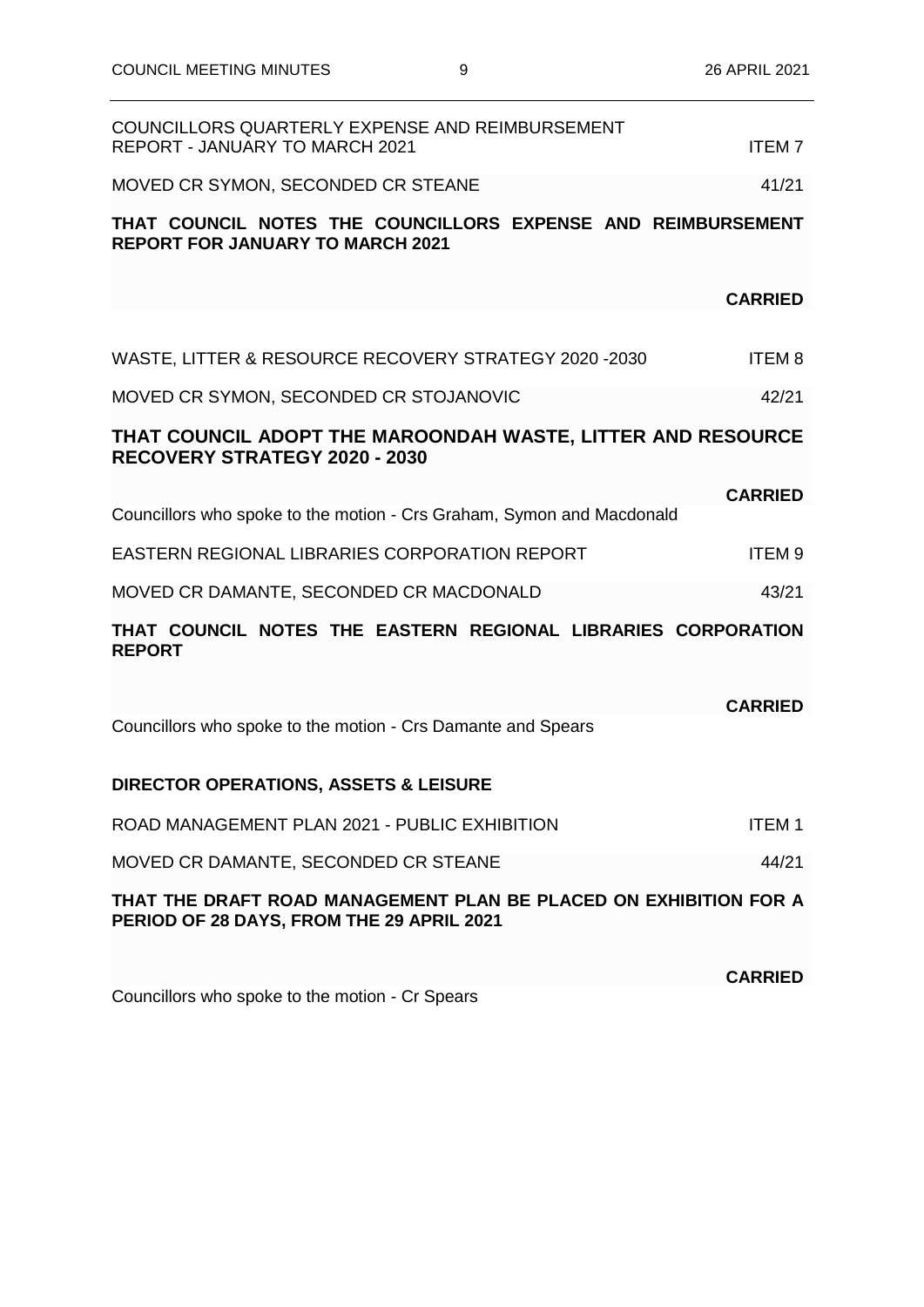# **ACTING DIRECTOR STRATEGY & COMMUNITY**

SOLAR SAVERS PROGRAM: DECLARATION OF SPECIAL CHARGE SCHEME FOR SOLAR SAVERS HOUSEHOLDS ITEM 1

MOVED CR MACDONALD, SECONDED CR STOJANOVIC 45/21

#### **THAT**

- **1. COUNCIL HAVING COMPLIED WITH THE REQUIREMENTS OF SECTIONS 163A, 163B AND 223 OF THE LOCAL GOVERNMENT ACT 1989 ("ACT"), AND OTHERWISE ACCORDING TO LAW, HEREBY DECLARES A SPECIAL CHARGE ("SPECIAL CHARGE") UNDER SECTION 163 OF THE ACT AS FOLLOWS:** 
	- **i. A SPECIAL CHARGE IS DECLARED FOR THE PERIOD COMMENCING ON THE DAY ON WHICH COUNCIL ISSUES A NOTICE LEVYING PAYMENT OF THE SPECIAL RATE AND CONCLUDING ON THE EIGHT YEAR ANNIVERSARY OF THAT DAY.**
	- **ii. THE SPECIAL CHARGE BE DECLARED FOR THE PURPOSE OF DEFRAYING ANY EXPENSE INCURRED BY COUNCIL IN RELATION TO THE PROVISION OF SOLAR ENERGY SYSTEMS ON RESIDENTIAL PROPERTIES PARTICIPATING IN THE SOLAR SAVER SCHEME, WHICH PROJECT:**
		- − **COUNCIL CONSIDERS IS OR WILL BE A SPECIAL BENEFIT TO THOSE PERSONS REQUIRED TO PAY THE SPECIAL CHARGE (AND WHO ARE DESCRIBED IN SUCCEEDING PARTS OF THIS RESOLUTION); AND**
		- − **ARISES OUT OF COUNCIL'S FUNCTIONS OF ADVOCATING AND PROMOTING PROPOSALS WHICH ARE IN THE BEST INTERESTS OF THE COMMUNITY AND ENSURING THE PEACE, ORDER AND GOOD GOVERNMENT OF COUNCIL'S MUNICIPAL DISTRICT.**
	- **iii. THE TOTAL:**
		- − **COST OF PERFORMING THE FUNCTION DESCRIBED IN PARAGRAPH 1(B) OF THIS RESOLUTION BE RECORDED AS \$95,019.80; AND**
		- − **AMOUNT FOR THE SPECIAL CHARGE TO BE LEVIED BE RECORDED AS \$95,019.80, OR SUCH OTHER AMOUNT AS IS LAWFULLY LEVIED AS A CONSEQUENCE OF THIS RESOLUTION.**
	- **iv. THE SPECIAL CHARGE BE DECLARED IN RELATION TO ALL RATEABLE LAND DESCRIBED IN THE TABLE INCLUDED AS ATTACHMENT 2 TO THIS REPORT, IN THE AMOUNT SPECIFIED IN THE TABLE AS APPLYING TO EACH PIECE OF RATEABLE LAND.**
	- **v. THE FOLLOWING BE SPECIFIED AS THE CRITERIA WHICH FORM THE BASIS OF THE SPECIAL CHARGE SO DECLARED:**
	- **vi. OWNERSHIP OF ANY LAND DESCRIBED IN PARAGRAPH 1(IV) OF THIS RESOLUTION.**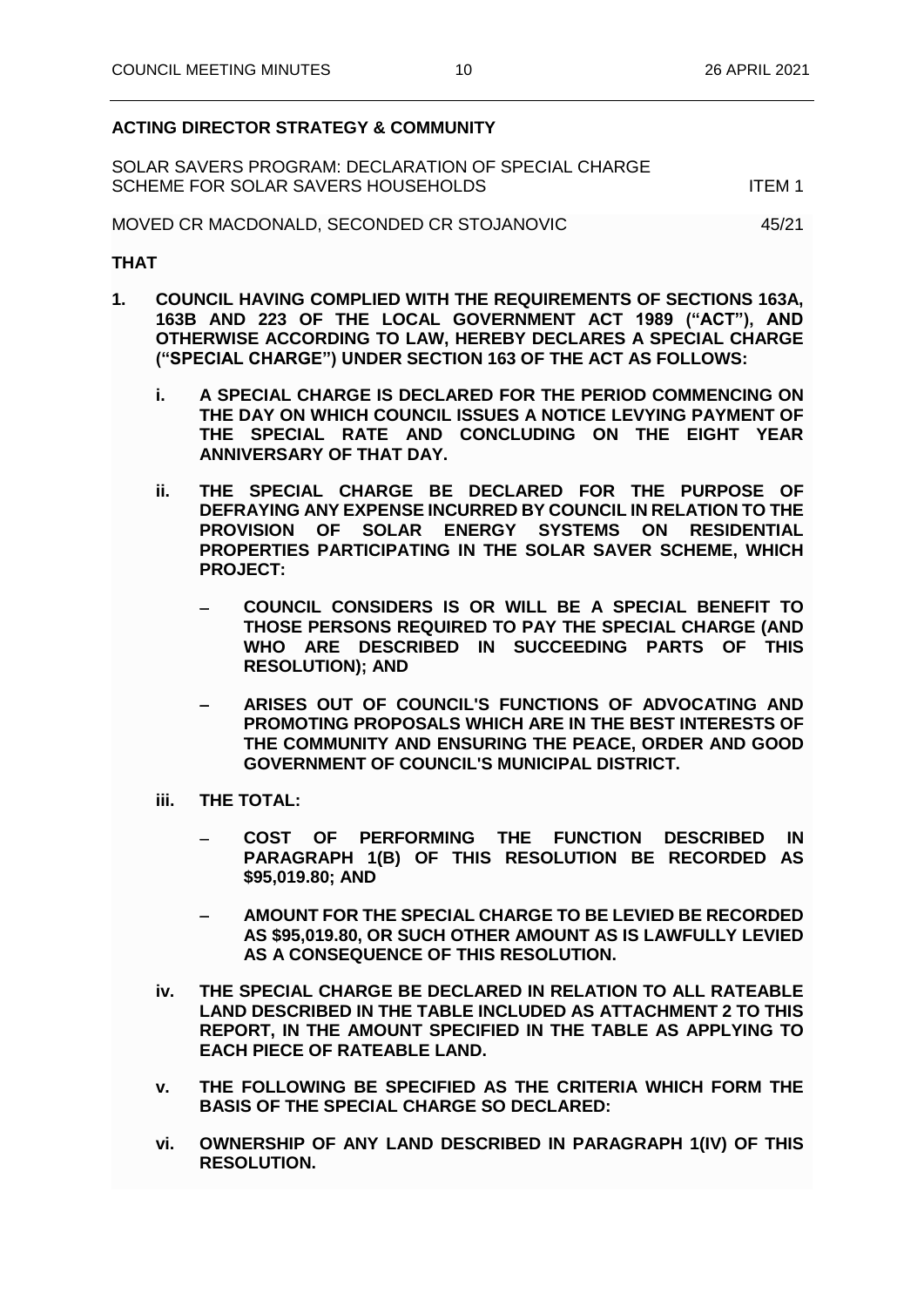- **vii. THE FOLLOWING BE SPECIFIED AS THE MANNER IN WHICH THE SPECIAL CHARGE SO DECLARED WILL BE ASSESSED AND LEVIED:**
	- − **A SPECIAL CHARGE CALCULATED BY REFERENCE TO THE SIZE OF THE SOLAR ENERGY SYSTEM BEING INSTALLED AND THE PARTICULAR COSTS OF INSTALLATION AT EACH PROPERTY PARTICIPATING IN THE SOLAR SAVER SCHEME, IN RESPECT OF WHICH A HOUSEHOLDER AGREEMENT HAS BEEN EXECUTED, TOTALLING \$95,019.80, BEING THE TOTAL COST OF THE SCHEME TO COUNCIL;**
	- − **TO BE LEVIED EACH YEAR FOR A PERIOD OF 8 YEARS.**
- **viii. HAVING REGARD TO THE PRECEDING PARAGRAPHS OF THIS RESOLUTION AND SUBJECT TO SECTION 166(1) OF THE ACT, IT BE RECORDED THAT THE OWNERS OF THE LAND DESCRIBED IN PARAGRAPH 1(IV) OF THIS RESOLUTION WILL PAY THE SPECIAL CHARGE IN THE AMOUNT SET OUT IN PARAGRAPH 1(VII) OF THIS RESOLUTION IN THE FOLLOWING MANNER:**
	- − **PAYMENT ANNUALLY BY A LUMP SUM ON OR BEFORE ONE MONTH FOLLOWING THE ISSUE BY COUNCIL OF A NOTICE LEVYING PAYMENT UNDER SECTION 163(4) OF THE ACT; OR**
	- − **PAYMENT ANNUALLY BY FOUR INSTALMENTS TO BE PAID BY THE DATES WHICH ARE FIXED BY COUNCIL IN A NOTICE LEVYING PAYMENT UNDER SECTION 163(4) OF THE ACT.**
- **2. COUNCIL CONSIDERS THAT THERE WILL BE A SPECIAL BENEFIT TO THE PERSONS REQUIRED TO PAY THE SPECIAL CHARGE BECAUSE THERE WILL BE A BENEFIT TO THOSE PERSONS THAT IS OVER AND ABOVE, OR GREATER THAN, THE BENEFIT THAT IS AVAILABLE TO PERSONS WHO ARE NOT SUBJECT TO THE PROPOSED SPECIAL CHARGE, AS A RESULT OF THE EXPENDITURE PROPOSED BY THE SPECIAL CHARGE, IN THAT THE PROPERTIES WILL HAVE THE BENEFIT OF A SOLAR ENERGY SYSTEM BEING INSTALLED.**
- **3. COUNCIL, FOR THE PURPOSES OF HAVING DETERMINED THE TOTAL AMOUNT OF THE SPECIAL CHARGE TO BE LEVIED:**
	- **i. CONSIDERS AND FORMALLY RECORDS THAT ONLY THOSE RATEABLE PROPERTIES INCLUDED IN THE SOLAR SAVER SCHEME AS PROPOSED WILL DERIVE A SPECIAL BENEFIT FROM THE IMPOSITION OF THE SPECIAL CHARGE, AND THERE ARE NO COMMUNITY BENEFITS TO BE PAID BY COUNCIL; AND**
	- **ii. FORMALLY DETERMINES FOR THE PURPOSES OF SECTION 163(2)(A), (2A) AND (2B) OF THE ACT THAT THE ESTIMATED PROPORTION OF THE TOTAL BENEFITS OF THE SPECIAL CHARGE TO WHICH THE PERFORMANCE OF THE FUNCTION OR THE EXERCISE OF THE POWER RELATES (INCLUDING ALL SPECIAL BENEFITS AND COMMUNITY BENEFITS) THAT WILL ACCRUE AS SPECIAL BENEFITS TO THE PERSONS WHO ARE LIABLE TO PAY THE SPECIAL CHARGE IS 100%.**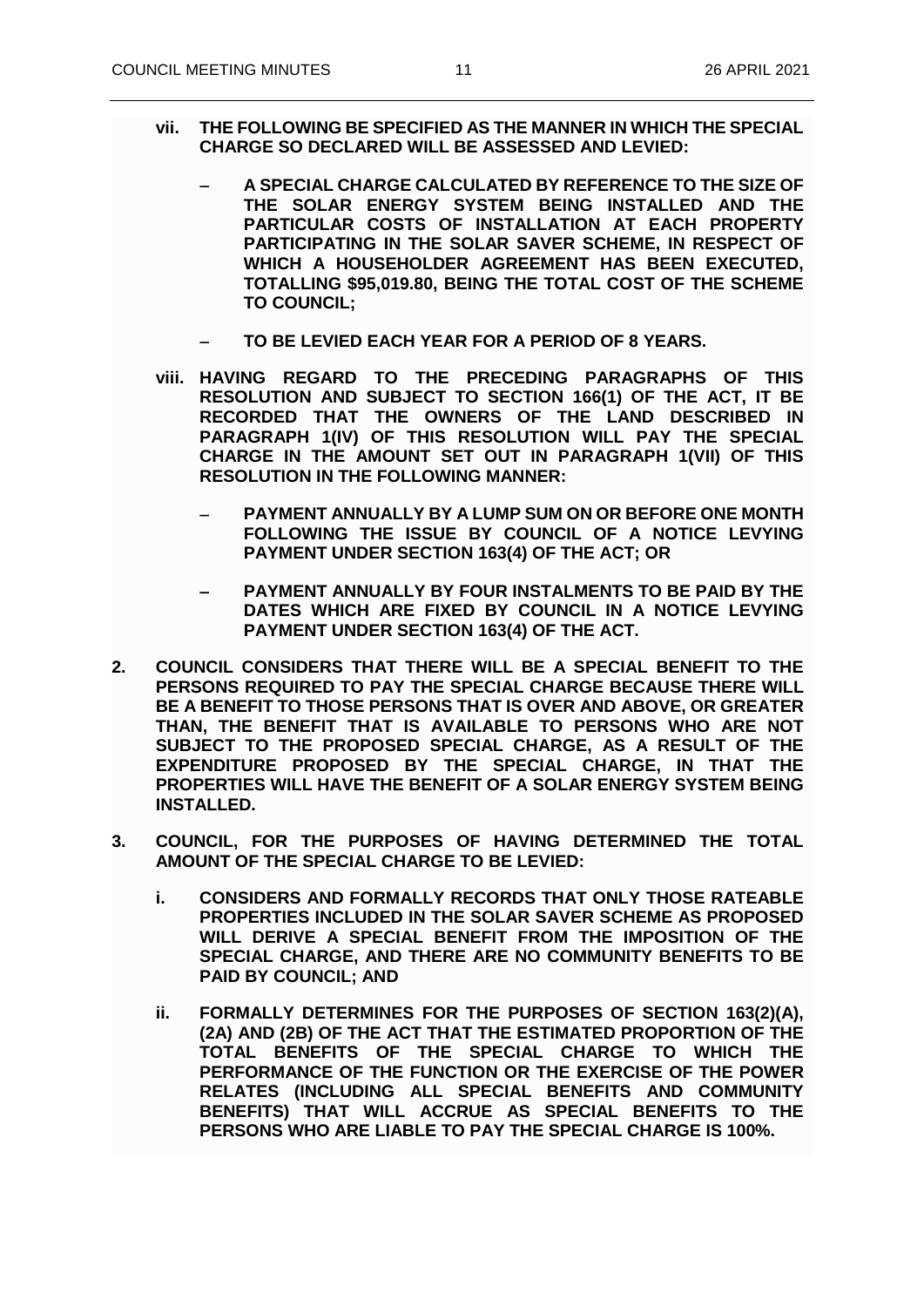- **4. COUNCIL DIRECTS THAT NOTICE BE GIVEN TO ALL OWNERS AND OCCUPIERS OF PROPERTIES INCLUDED IN THE SCHEME AND ALL PERSONS WHO HAVE LODGED A SUBMISSION AND/OR AN OBJECTION IN WRITING OF THE DECISION OF COUNCIL TO DECLARE AND LEVY THE SPECIAL CHARGE, AND THE REASONS FOR THE DECISION. FOR THE PURPOSES OF THIS PARAGRAPH, THE REASONS FOR THE DECISION OF COUNCIL TO DECLARE THE SPECIAL RATE ARE THAT –**
	- **i. THERE IS NO OBJECTION TO THE SCHEME AND IT IS OTHERWISE CONSIDERED THAT THERE IS A BROAD LEVEL OF SUPPORT FOR THE SPECIAL CHARGE FROM ALL PROPERTY OWNERS AND OCCUPIERS;**
	- **ii. COUNCIL CONSIDERS THAT IT IS ACTING IN ACCORDANCE WITH THE FUNCTIONS AND POWERS CONFERRED ON IT UNDER THE LOCAL GOVERNMENT ACT 1989, HAVING REGARD TO ITS ROLE, PURPOSES AND OBJECTIVES UNDER THE ACT, PARTICULARLY IN RELATION TO ITS FUNCTIONS OF ADVOCATING AND PROMOTING PROPOSALS WHICH ARE IN THE BEST INTERESTS OF THE COMMUNITY AND ENSURING THE PEACE, ORDER AND GOOD GOVERNMENT OF COUNCIL'S MUNICIPAL DISTRICT.**
	- **iii. ALL PERSONS WHO ARE LIABLE OR REQUIRED TO PAY THE SPECIAL CHARGE AND THE PROPERTIES RESPECTIVELY OWNED OR OCCUPIED BY THEM WILL RECEIVE A SPECIAL BENEFIT OF A SOLAR ENERGY SYSTEM BEING INSTALLED AT THE PROPERTY.**
- **5. WHERE A HOUSEHOLDER WISHES TO WITHDRAW FROM THE SCHEME, COUNCIL AGREES TO SUCH WITHDRAWAL WHERE THE HOUSEHOLDER HAS GIVEN WRITTEN NOTICE OF THEIR DESIRE TO WITHDRAW FROM THE SCHEME BEFORE COUNCIL HAS INCURRED ANY EXPENDITURE IN RELATION TO THE HOUSEHOLDER'S SOLAR PV SYSTEM**

|                                                                                                                            | <b>CARRIED</b>    |
|----------------------------------------------------------------------------------------------------------------------------|-------------------|
| Councillors who spoke to the motion - Cr Graham                                                                            |                   |
| MAROONDAH'S DISABILITY ADVISORY COMMITTEE 2020                                                                             |                   |
| <b>ACHIEVEMENTS REPORT</b>                                                                                                 | ITFM <sub>2</sub> |
| MOVED CR DIB, SECONDED CR STEANE                                                                                           | 46/21             |
| THAT COUNCIL ACKNOWLEDGES THE ACHIEVEMENTS OF THE MAROONDAH<br>DISABILITY ADVISORY COMMITTEE DURING THE 2020 CALENDAR YEAR |                   |
|                                                                                                                            | <b>CARRIED</b>    |

Councillors who spoke to the motion - Crs Dib and Spears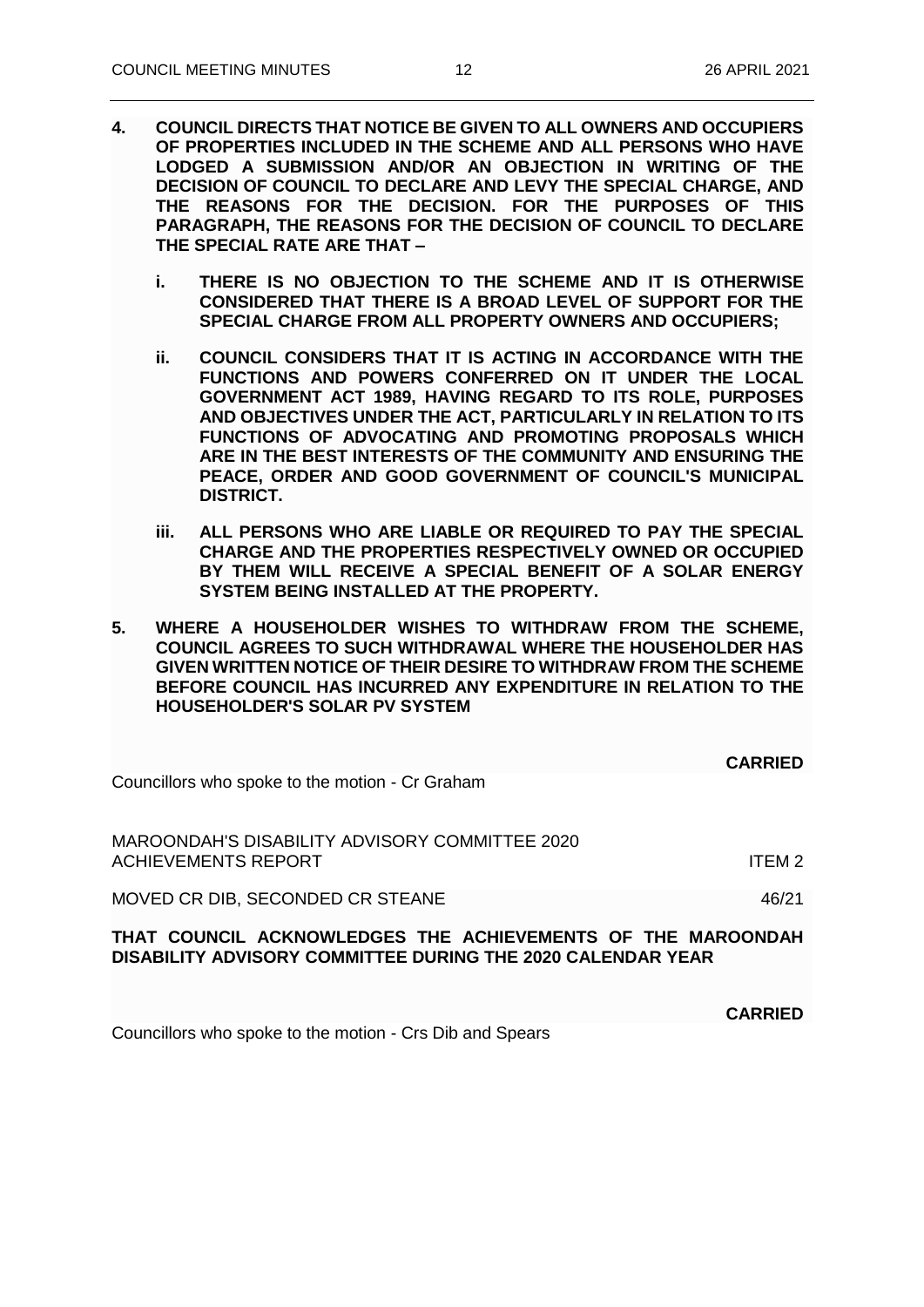### **DOCUMENTS FOR SEALING**

DEED OF VARIATION LEASE BEDFORD PARK ITEM 1

MOVED CR STEANE, SECONDED CR SYMON 47/21

**THAT COUNCIL SIGNS AND SEALS THE DEED OF RENEWAL & VARIATION OF LEASE BETWEEN AXICOM PTY LIMITED AND MAROONDAH CITY COUNCIL FOR THE PART PROPERTY KNOWN AS BEDFORD PARK, BEDFORD ROAD, RINGWOOD EAST**

**CARRIED**

#### **MOTIONS TO REVIEW**

Nil

### **LATE ITEMS**

Nil

# **REQUESTS / LEAVE OF ABSENCE**

LEAVE OF ABSENCE - CR SYMON - 10 MAY 2021

MOVED CR STEANE, SECONDED CR STOJANOVIC 48/21

**CR SYMON REQUESTED LEAVE OF ABSENCE FOR THE NEXT COUNCIL MEETING, 10 MAY 2021**

**CARRIED**

#### **IN CAMERA**

MOVED CR DIB, SECONDED CR GRAHAM 49/21

**THAT THE FOLLOWING MATTERS BE DEALT WITH IN CAMERA PURSUANT TO S66(1) AND S66(2)(A) OF THE LOCAL GOVERNMENT ACT 2020, BECAUSE THE REPORTS CONTAIN INFORMATION THAT IS CONFIDENTIAL IN ACCORDANCE WITH S3(1) OF THE LOCAL GOVERNMENT ACT 2020.**

#### DIRECTOR CORPORATE SERVICES

ITEM 1 CLOUD MIGRATION SERVICE AGREEMENT (THROUGH MAV PROCUREMENT CONTRACT NPN 1.18)

*Reason: This report contains Council business information, being information that would prejudice the Council's position in commercial negotiations if prematurely released. This information is confidential in accordance with s3(1)(a) of the Act. This ground is applied because the information, if publicly released at the time, is likely to be inappropriately detrimental to the Council or any person.*